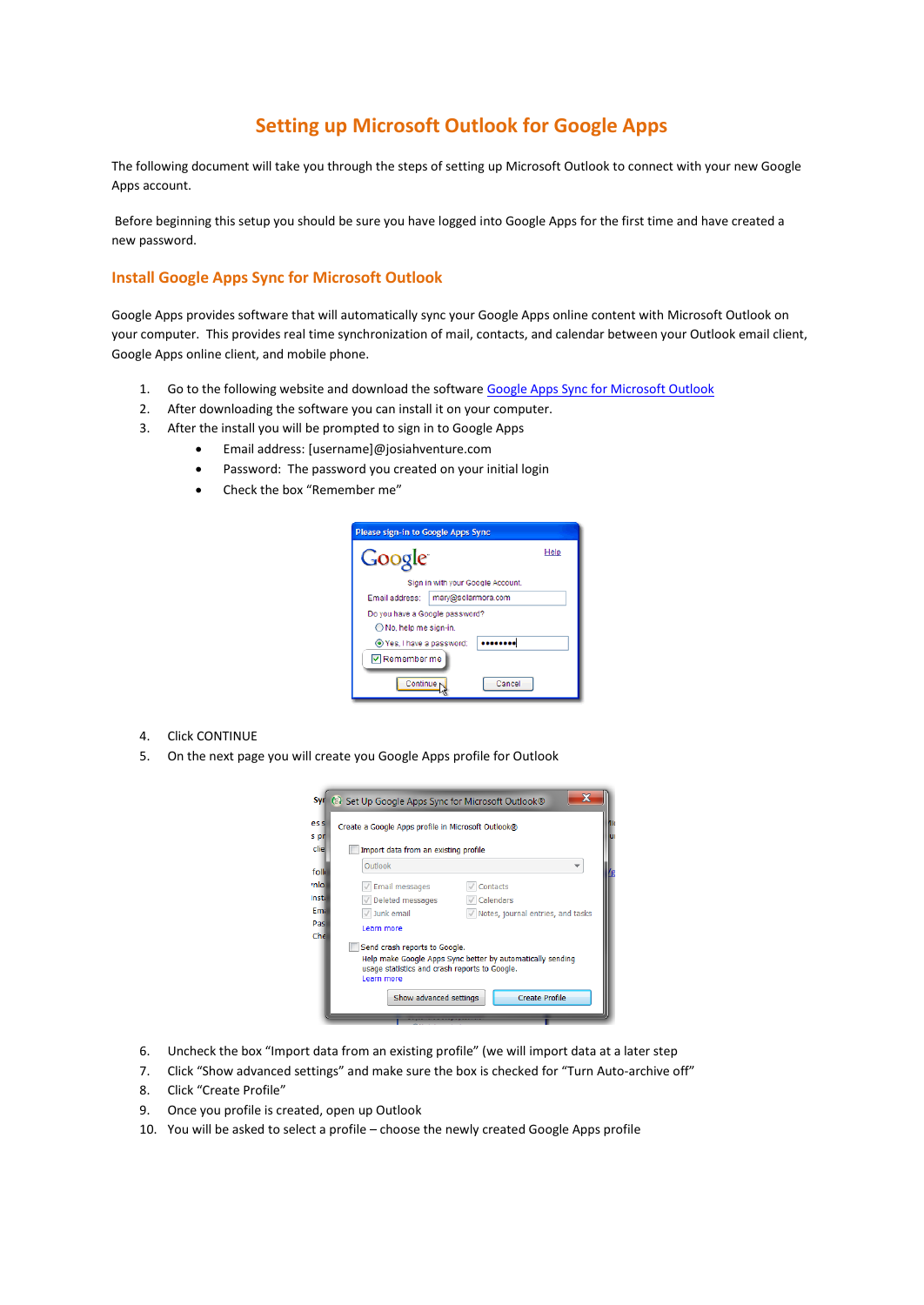## **Install Google Migration for Microsoft Outlook**

You can now choose to import data (mail, contacts, calendar) from your old Outlook profile. If you choose to do this it is recommended that you only transfer over a portion of your emails – 6 months or 1 year – to reduce the amount of time and space you use on the transfer.

- 1. Go to Google Apps [Migration for Microsoft Outlook](https://tools.google.com/dlpage/outlookmigration) and download the software.
- 2. Open the application and click NEXT
- 3. Enter your Josiah Venture email address and password
	- Keep "Use my most recent migration settings" unchecked

|     | nume | 112611               | raye Layout                                                               | <b>VEIEIEIICE</b> 2 | <b>Malilling</b> | <b>VEALEM</b>        | view   | <b>DEAEI</b> |
|-----|------|----------------------|---------------------------------------------------------------------------|---------------------|------------------|----------------------|--------|--------------|
| è   |      |                      | Google Apps Migration for Microsoft Outlook®                              |                     |                  |                      |        |              |
| ste |      | Step 1 of 3: Sign In |                                                                           |                     |                  |                      |        | Google       |
|     |      | Email<br>Password:   | Use my most recent migration settings<br>Sign in with your Google account |                     |                  | (username@domain.com |        |              |
|     |      |                      |                                                                           | $Back$              |                  | Next >               | Cancel |              |

- 4. Click NEXT
- 5. Select you prior Outlook profile name and select "Migrate all data"

| Google Apps Migration for Microsoft Outlook®          |        |
|-------------------------------------------------------|--------|
| Step 2 of 3: User Profile                             | Google |
| Select a Microsoft Outlook® user profile or PST files |        |
| Outlook                                               |        |
|                                                       |        |
| O Migrate all data                                    |        |
| Migrate only new data                                 |        |
|                                                       |        |
|                                                       |        |
| $<$ Back<br>Next >                                    | Cancel |